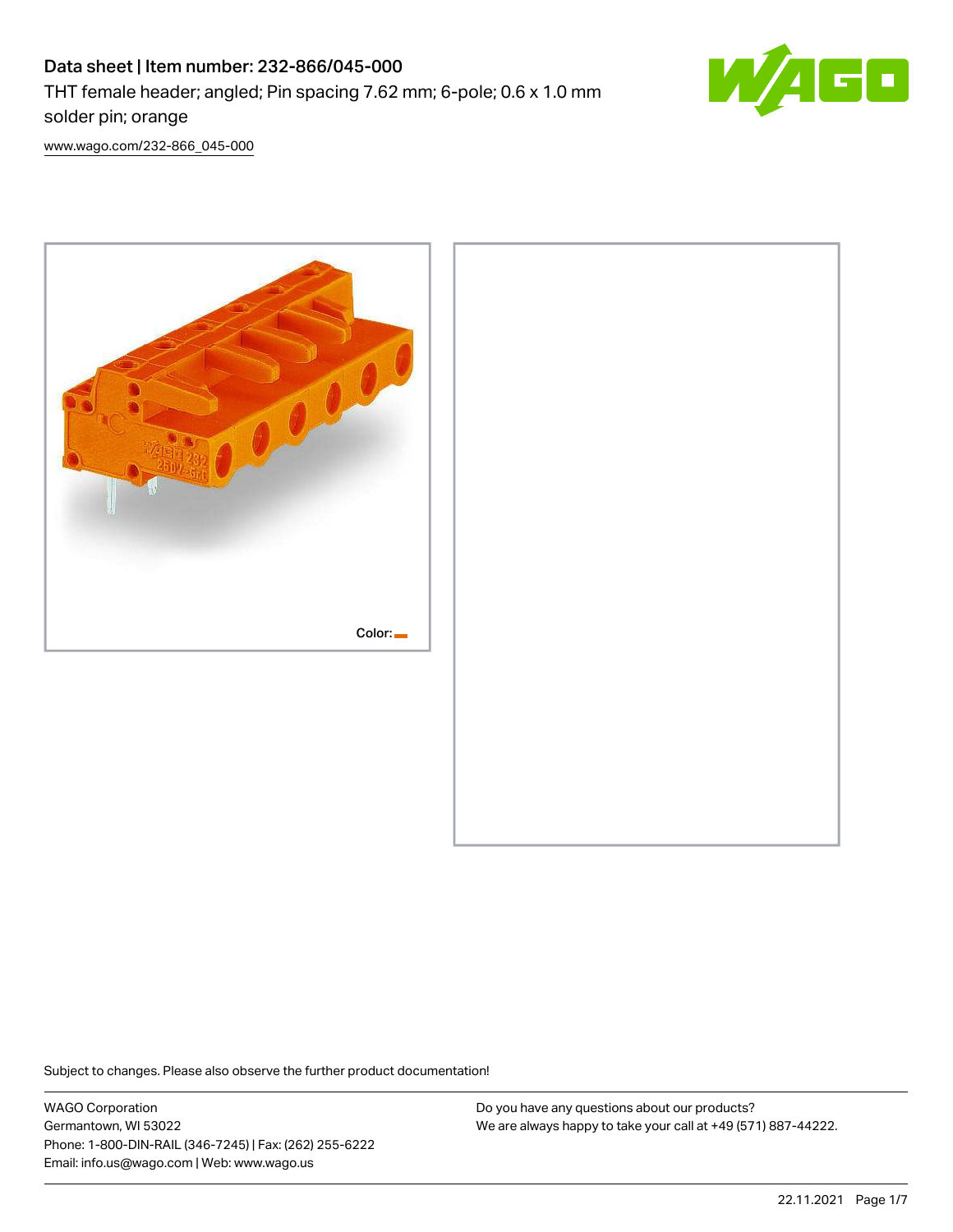

Dimensions in mm

L = (pole no. − 1) x pin spacing + 5.08 mm + 1.5 mm

2- to 3-pole female connectors – one latch only

#### Item description

- **H** Horizontal or vertical PCB mounting via straight or angled solder pins
- For board-to-board and board-to-wire connections
- Touch-proof PCB outputs  $\blacksquare$
- $\blacksquare$ Easy-to-identify PCB inputs and outputs
- $\blacksquare$ With coding fingers

Subject to changes. Please also observe the further product documentation! Data

WAGO Corporation Germantown, WI 53022 Phone: 1-800-DIN-RAIL (346-7245) | Fax: (262) 255-6222 Email: info.us@wago.com | Web: www.wago.us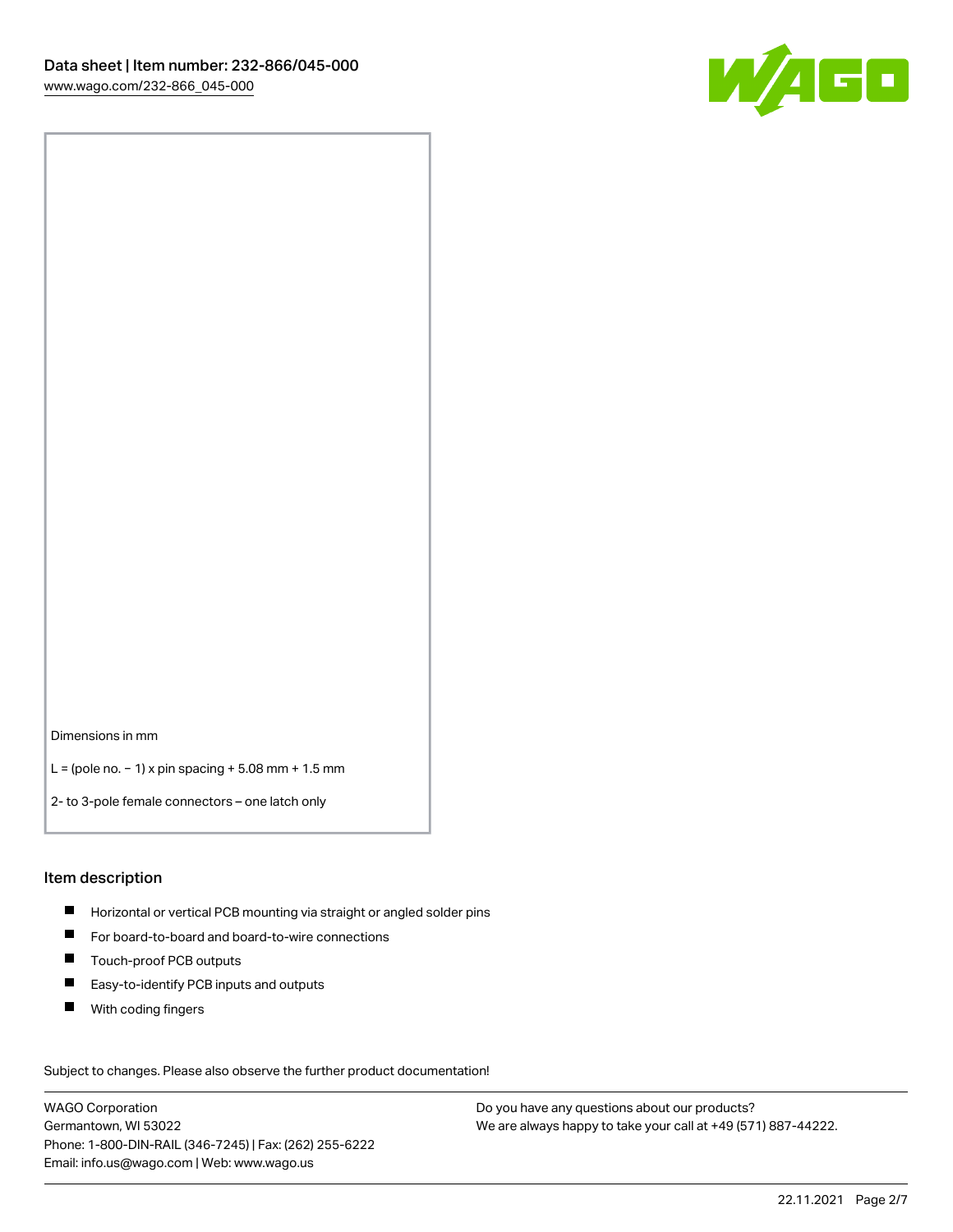

# Data Notes

| Safety information 1 | The <i>MCS - MULTI CONNECTION SYSTEM</i> includes connectors<br>without breaking capacity in accordance with DIN EN 61984. When<br>used as intended, these connectors must not be connected<br>/disconnected when live or under load. The circuit design should<br>ensure header pins, which can be touched, are not live when<br>unmated. |
|----------------------|--------------------------------------------------------------------------------------------------------------------------------------------------------------------------------------------------------------------------------------------------------------------------------------------------------------------------------------------|
| Variants:            | Other pole numbers<br>3.8 mm pin projection for male headers with straight solder pins<br>Gold-plated or partially gold-plated contact surfaces<br>Other versions (or variants) can be requested from WAGO Sales or<br>configured at https://configurator.wago.com/                                                                        |

# Electrical data

## IEC Approvals

| IEC/EN 60664-1                                                        |
|-----------------------------------------------------------------------|
| 500 V                                                                 |
| 6 <sub>kV</sub>                                                       |
| 630 V                                                                 |
| 6 <sub>kV</sub>                                                       |
| 1000V                                                                 |
| 6 <sub>kV</sub>                                                       |
| 12A                                                                   |
| $(III / 2)$ $\triangle$ Overvoltage category III / Pollution degree 2 |
|                                                                       |

# UL Approvals

| Approvals per                  | UL 1059 |
|--------------------------------|---------|
| Rated voltage UL (Use Group B) | 300 V   |
| Rated current UL (Use Group B) | 15 A    |
| Rated voltage UL (Use Group D) | 300 V   |
| Rated current UL (Use Group D) | 10 A    |

# Ratings per UL

| Rated voltage UL 1977 | 600 V |
|-----------------------|-------|
| Rated current UL 1977 |       |

Subject to changes. Please also observe the further product documentation!

| <b>WAGO Corporation</b>                                | Do you have any questions about our products?                 |
|--------------------------------------------------------|---------------------------------------------------------------|
| Germantown, WI 53022                                   | We are always happy to take your call at +49 (571) 887-44222. |
| Phone: 1-800-DIN-RAIL (346-7245)   Fax: (262) 255-6222 |                                                               |
| Email: info.us@wago.com   Web: www.wago.us             |                                                               |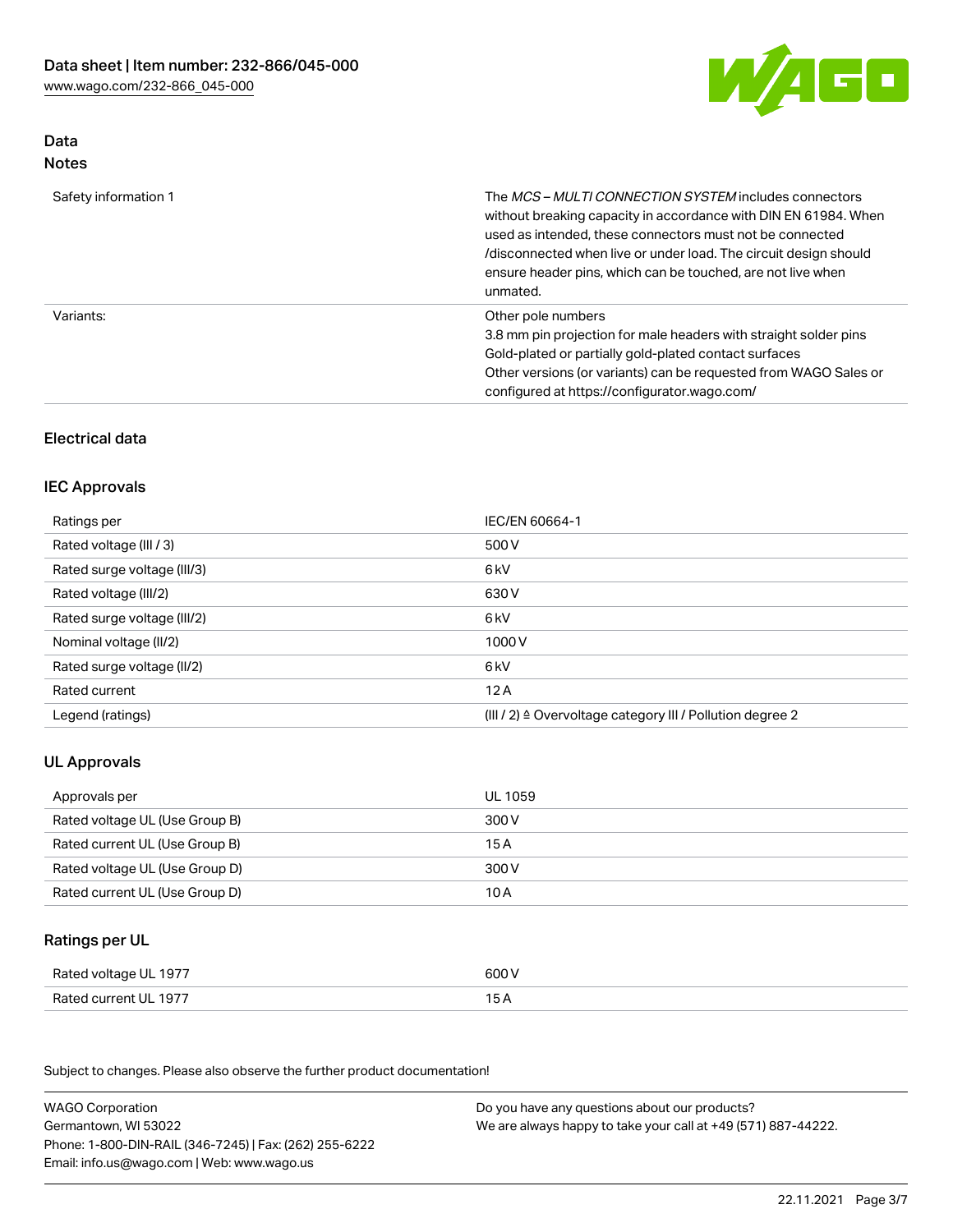

## CSA Approvals

| Approvals per                   | CSA   |
|---------------------------------|-------|
| Rated voltage CSA (Use Group B) | 300 V |
| Rated current CSA (Use Group B) | 15 A  |
| Rated voltage CSA (Use Group D) | 300 V |
| Rated current CSA (Use Group D) | 10 A  |

# Connection data

| Total number of potentials |  |
|----------------------------|--|
| Number of connection types |  |
| Number of levels           |  |

#### Connection 1

| Number of poles |  |
|-----------------|--|
|-----------------|--|

# Physical data

| Pin spacing                          | 7.62 mm / 0.3 inch    |
|--------------------------------------|-----------------------|
| Width                                | 44.68 mm / 1.759 inch |
| Height                               | 15.4 mm / 0.606 inch  |
| Height from the surface              | 11.6 mm / 0.457 inch  |
| Depth                                | 18.25 mm / 0.719 inch |
| Solder pin length                    | 3.8 <sub>mm</sub>     |
| Solder pin dimensions                | $0.6 \times 1$ mm     |
| Drilled hole diameter with tolerance | $1.3$ $(+0.1)$ mm     |

# Plug-in connection

| Contact type (pluggable connector) | Female header |
|------------------------------------|---------------|
| Connector (connection type)        | for PCB       |
| Mismating protection               | No            |
| Mating direction to the PCB        | 0°            |
| Locking of plug-in connection      | Without       |

## PCB contact

| PCB Contact            | тнт                                        |
|------------------------|--------------------------------------------|
| Solder pin arrangement | over the entire female connector (in-line) |

Subject to changes. Please also observe the further product documentation!

| <b>WAGO Corporation</b>                                | Do you have any questions about our products?                 |
|--------------------------------------------------------|---------------------------------------------------------------|
| Germantown, WI 53022                                   | We are always happy to take your call at +49 (571) 887-44222. |
| Phone: 1-800-DIN-RAIL (346-7245)   Fax: (262) 255-6222 |                                                               |
| Email: info.us@wago.com   Web: www.wago.us             |                                                               |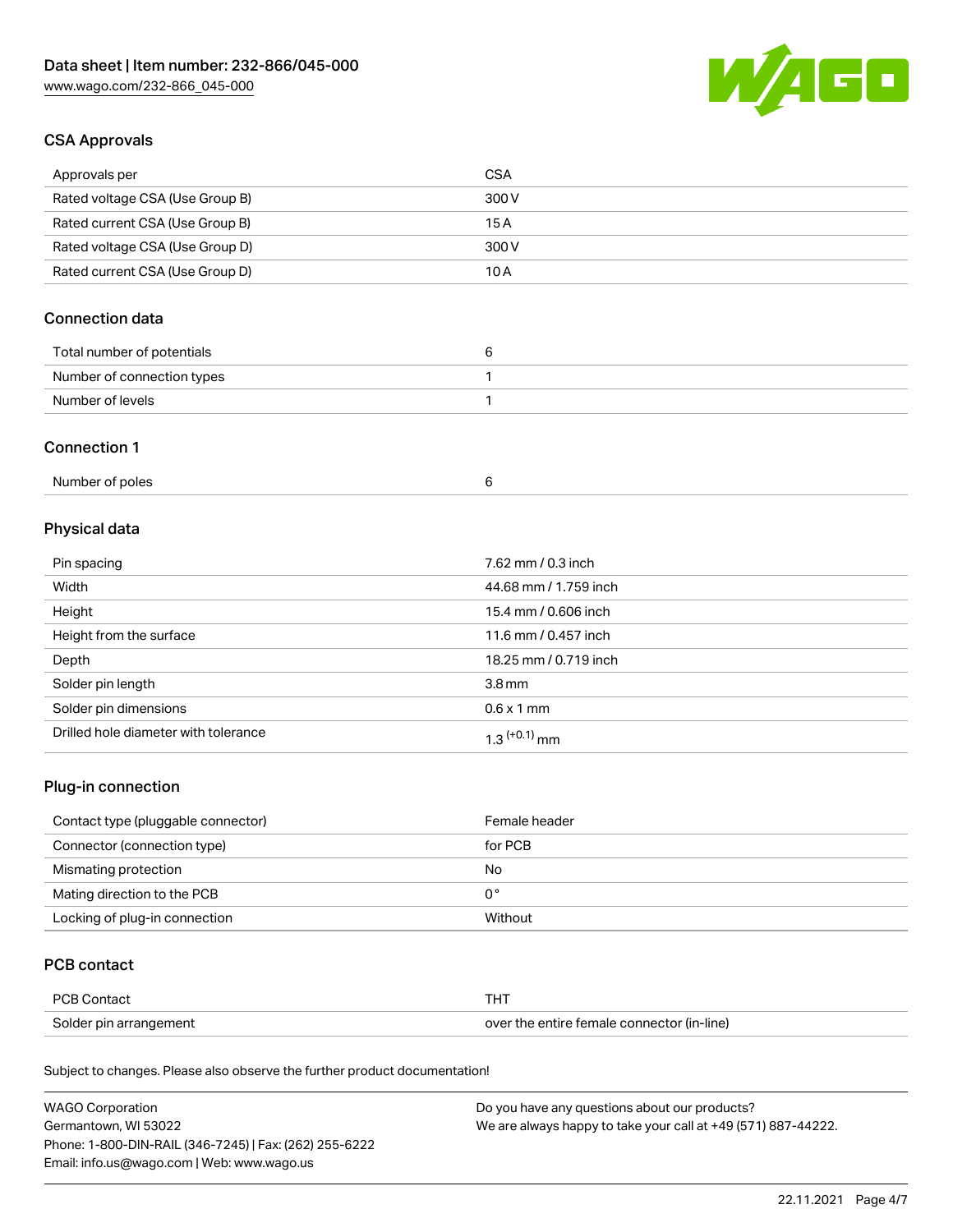

Number of solder pins per potential 1

#### Material data

| Color                       | orange           |
|-----------------------------|------------------|
| Material group              |                  |
| Insulation material         | Polyamide (PA66) |
| Flammability class per UL94 | V <sub>0</sub>   |
| Contact material            | Copper alloy     |
| Contact plating             | tin-plated       |
| Fire load                   | 0.127 MJ         |
| Weight                      | 6.5 g            |

## Environmental requirements

| Limit temperature range<br>. | … +85 ° <sup>∩</sup><br>-60 … |
|------------------------------|-------------------------------|
|------------------------------|-------------------------------|

## Commercial data

| PU (SPU)              | 50 Stück      |
|-----------------------|---------------|
| Packaging type        | box           |
| Country of origin     | DE            |
| <b>GTIN</b>           | 4055143034326 |
| Customs tariff number | 85366990990   |

## Approvals / Certificates

#### UL-Approvals

| Logo | Approval                             | <b>Additional Approval Text</b> | Certificate<br>name |
|------|--------------------------------------|---------------------------------|---------------------|
| 8    | UR<br>Underwriters Laboratories Inc. | <b>UL 1977</b>                  | E45171              |
| I    | UR<br>Underwriters Laboratories Inc. | <b>UL 1059</b>                  | E45172              |

Subject to changes. Please also observe the further product documentation!

| WAGO Corporation                                       | Do you have any questions about our products?                 |
|--------------------------------------------------------|---------------------------------------------------------------|
| Germantown, WI 53022                                   | We are always happy to take your call at +49 (571) 887-44222. |
| Phone: 1-800-DIN-RAIL (346-7245)   Fax: (262) 255-6222 |                                                               |
| Email: info.us@wago.com   Web: www.wago.us             |                                                               |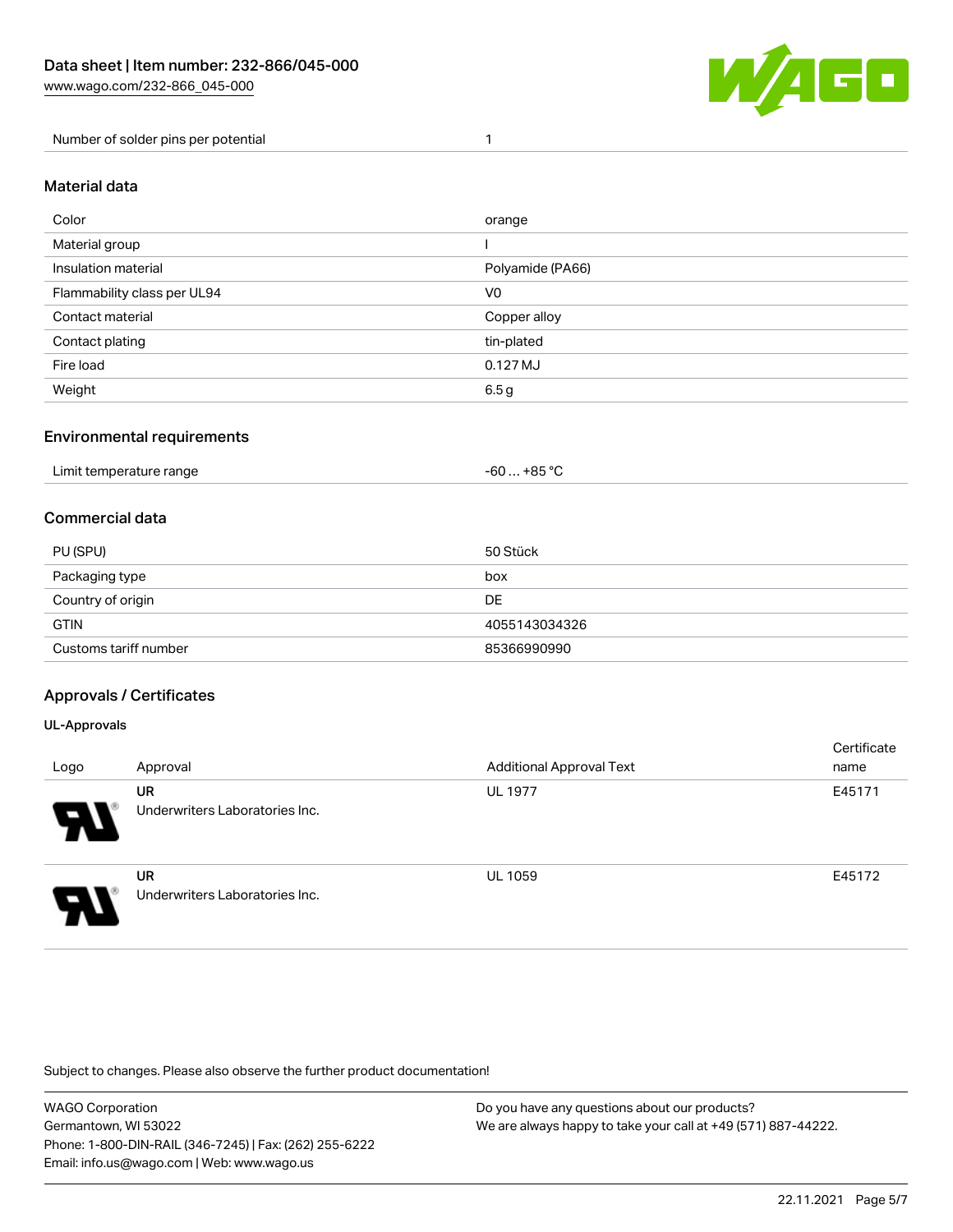

#### **Counterpart**

Item no.731-636

1-conductor male connector; CAGE CLAMP®; 2.5 mm²; Pin spacing 7.62 mm; 6-pole; 2,50 mm²; orange [www.wago.com/731-636](https://www.wago.com/731-636)

#### Optional accessories

| <b>Testing accessories</b> |  |
|----------------------------|--|
|----------------------------|--|

Testing accessories



| oung aoocooonico |                                                           |                                           |
|------------------|-----------------------------------------------------------|-------------------------------------------|
|                  | Item no.: 210-136<br>Test plug; 2 mm Ø; with 500 mm cable | www.wago.com/210-136                      |
|                  | Item no.: 231-662                                         | $\sim$ $\sim$ $\sim$ $\sim$ $\sim$ $\sim$ |

Test plugs for female connectors; for 7.5 mm and 7.62 mm pin spacing; 2,50 mm²; light gray [www.wago.com/231-662](http://www.wago.com/231-662)

## Downloads Documentation

| <b>Additional Information</b> |  |
|-------------------------------|--|

| .<br>.<br>Technical explanations | 2019 Apr 3 | pdf    | Download |
|----------------------------------|------------|--------|----------|
|                                  |            | 2.0 MB |          |

## CAD files

#### PCB Design

| Symbol and Footprint 232-866/045-000                                                | URL | Download |
|-------------------------------------------------------------------------------------|-----|----------|
| CAx data for your PCB design, consisting of "schematic symbols and PCB footprints", |     |          |
| allow easy integration of the WAGO component into your development environment.     |     |          |

#### Supported formats:

- $\blacksquare$ Accel EDA 14 & 15
- $\blacksquare$ Altium 6 to current version
- Cadence Allegro
- $\blacksquare$ **DesignSpark**
- $\blacksquare$ Eagle Libraries
- $\blacksquare$ KiCad
- $\blacksquare$ Mentor Graphics BoardStation
- $\blacksquare$ Mentor Graphics Design Architect

Subject to changes. Please also observe the further product documentation!

WAGO Corporation Germantown, WI 53022 Phone: 1-800-DIN-RAIL (346-7245) | Fax: (262) 255-6222 Email: info.us@wago.com | Web: www.wago.us